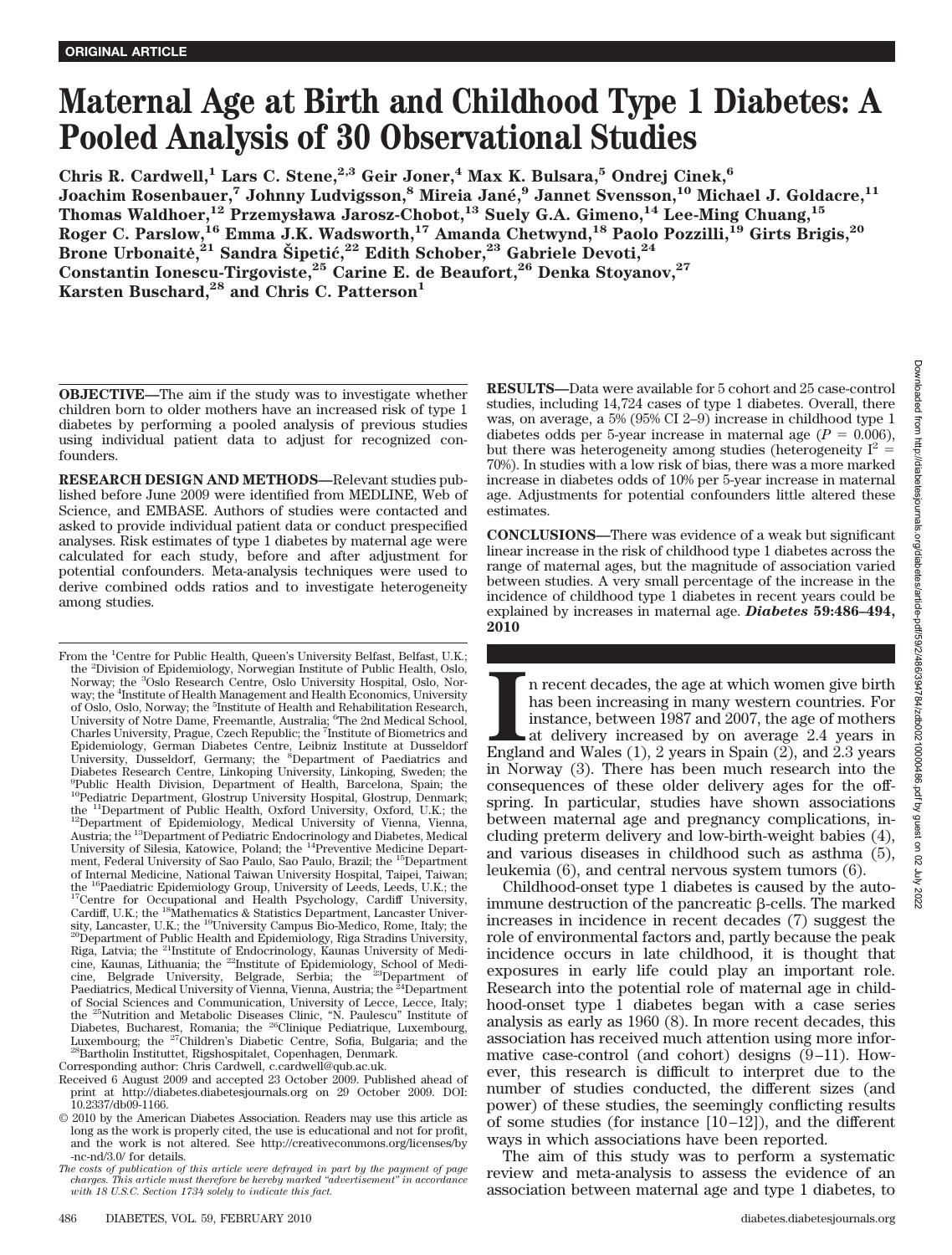explore the shape of any association, and to assess the potential for confounding by relevant factors such as birth weight, gestational age, breast-feeding, and maternal diabetes (13–15).

#### **RESEARCH DESIGN AND METHODS**

**Literature search.** The main literature search was conducted using MED-LINE, through OVID ONLINE, and the strategy was as follows: ("Maternal Age" or maternal age) and ("Diabetes Mellitus, Type 1" or [diabetes and Type 1] or IDDM) using the terms in inverted commas as MEDLINE subject heading key words. Similar searches were conducted on Web of Science and EMBASE. Finally, to identify studies that investigated maternal age along with other risk factors, a more general search was conducted on MEDLINE using the following: ("Diabetes Mellitus, Type 1" and ["Case-Control Studies" or "Cohort Studies"[). The searches were limited to studies on humans published before June 2009. Abstracts were screened independently by two investigators (C.R.C. and C.C.P.) to establish whether the studies were likely to provide relevant data based on the following inclusion criteria: *1*) they identified a group with type 1 diabetes and a group without type 1 diabetes, and *2*) they recorded maternal age in these groups. Studies were excluded if they contained fewer than 100 case subjects (because adjustments for confounders may not perform well in these studies) or if they were family based (because the association between maternal age and type 1 diabetes could be distorted through selecting control subjects from uncompleted families and from among families with an increased genetic susceptibility). Citations generated from the more general MEDLINE search were initially screened to remove obviously irrelevant articles. Finally, the reference lists of all pertinent articles were hand searched and the corresponding author of each included article was asked whether they were aware of any additional studies.

An author from each included study was contacted to provide raw datasets, or estimates from prespecified analyses, for the association between maternal age (in categories:  $<$ 20, 20-24, 25-29, 30-34,  $\geq$ 35 years) and type 1 diabetes before and after adjustments for potential confounders (if available). Authors were contacted because categorizations (and adjustments) differed in published reports and some authors did not present any maternal age data, merely reporting findings.

Details of included studies (reported in Table 1) were extracted by one reviewer (C.R.C.) and agreed with the study author.

**Statistical analysis.** ORs and SEs were calculated for the association between each category of maternal age and type 1 diabetes for each study. Similarly, to investigate the trend across categories of maternal age, an OR (and SE) was calculated per increase in category (corresponding to an approximate 5-year increase in maternal age) using regression models appropriate to the design of the study. Unconditional and conditional logistic regression was used to calculate the ORs and SEs for the unmatched and matched case-control studies, respectively. In cohort studies with various lengths of participant follow-up, Poisson regression was used to estimate rate ratios and their SEs as a measures of association (which should be approximately equal to ORs for a rare disease such as type 1 diabetes [16]). A year of birth term was added to Poisson regression models to adjust the rate ratios for any differences in year of birth between case and control subjects resulting from this study design. Combinations of other potential confounders were added as covariates in the regression models for each study, before randomeffects models were used to calculate pooled ORs (17). Tests for heterogeneity were conducted and the  $I^2$  statistic was calculated to quantify the degree of heterogeneity between studies. This statistic measures the percentage of total variation across studies due to heterogeneity. Publication/selection bias was investigated by checking for asymmetry in funnel plots of the study ORs against the SE of the logarithm of the ORs. Rosenthal's "file drawer" method was used to estimate the number of studies averaging no effect that would be required to bring the overall result to nonsignificance (18).

Meta regression techniques (18) were used to investigate whether any association between maternal age and diabetes varied by year of publication or response rates in case and control subjects (because young mothers may be less likely to respond, which could bias results if case and control subjects' response rates differed). Subgroup analyses were conducted by subdividing studies by type and including only studies with a reduced risk of bias (excluding case-control studies with nonpopulation-based or nonrandomly selected control subjects or any study with a response rate of less than 80% in either the case or control subjects). Separate analyses were conducted by age at diagnosis of diabetes. A final sensitivity analysis was conducted including studies in which the required estimates could only be approximated from published reports. In one study (19), the odds ratio per 5-year increase in maternal age was extrapolated from the odds ratio per 1-year increase, combined between males and females, and was available only after adjustment for number of abortions and gestational age. In another (20), the odds ratio per 5-year increase was estimated from the following maternal age categories (15–21, 22–31, 32– 41, 42– 49, 50 –55 years).

All statistical analyses were performed using STATA 9.0 (Stata, College Station, TX).

## **RESULTS**

**Search results.** The searches identified 89 relevant articles. Thirty-four of these articles were excluded because they contained duplicate or overlapped information. Twelve articles were excluded because they contained information on fewer than 100 case subjects; 11 articles were excluded because they used family-based designs. A full list of the articles identified by the searches is available from the authors.

The remaining  $32$  articles  $(9-15,19-43)$  contained information from 37 independent studies, as information from five centers was taken from one article (14) and information from two centers was taken from another (15). An investigator from each of the 37 studies was invited to provide raw data (or estimates from prespecified analyses), but one author (20) could not be contacted. Table 1 contains the characteristics of 32 studies included in the analysis. In 25 of these studies, full datasets were obtained and in four (12,13,31,33) estimates according to prespecified models were calculated by the study authors from the full datasets (in one [9] the required data were extracted directly from the published report, and in two others [19,20] the required data could only be approximated and so were included only in sensitivity analyses, discussed later).

**Overall findings.** The associations between maternal age at delivery and type 1 diabetes from the 30 included studies (with 14,724 cases of type 1 diabetes) are shown in Fig. 1. Overall, for each 5-year increase in maternal age at delivery the odds of a child subsequently developing type 1 diabetes increased by on average 5% (OR 1.05 [95% CI 1.02–1.09];  $P = 0.009$ . There was, however, marked heterogeneity between studies ( $I^2 = 70$ , heterogeneity *P* < 0.001). Table 2 shows the unadjusted association between maternal age at delivery and type 1 diabetes by category of maternal age. There was evidence of a fairly linear increase across the categories. Children whose mothers were older than 35 years had on average a 10% increase (OR 1.10 [95% CI 1.01–1.20];  $P = 0.03$ ) in type 1 diabetes odds compared with children whose mothers were 25–30 years, and there was little evidence of heterogeneity among studies ( $I^2 = 20$ , heterogeneity  $P = 0.16$ ). Similarly, although not statistically significant  $(P = 0.20)$ , children whose mothers were younger than 20 years had on average a 12% reduction (OR 0.88 [95% CI 0.74 –1.04]) in type 1 diabetes odds compared with children whose mothers were 25–30 years, but there was evidence of marked heterogeneity among studies ( $I^2 = 64$ , heterogeneity  $P < 0.001$ ).

An additional unadjusted analysis (in 26 studies with available data) indicated that, compared with children born to mothers aged 25–30 years, children born to mothers aged 35– 40 years had a 12% increase in the odds of diabetes (OR 1.12 [95% CI 1.02–1.23];  $P = 0.02$ ), whereas children born to mothers older than 40 years had a 9% increase in the odds of diabetes (OR 1.09 [95% CI 0.98 – 1.21];  $P = 0.11$ .

Funnel plots of the association between maternal age and odds of type 1 diabetes were investigated (not shown) and roughly conformed to the expected funnel shape, providing little evidence of asymmetry and therefore little evidence of publication bias. Applying Rosenthal's file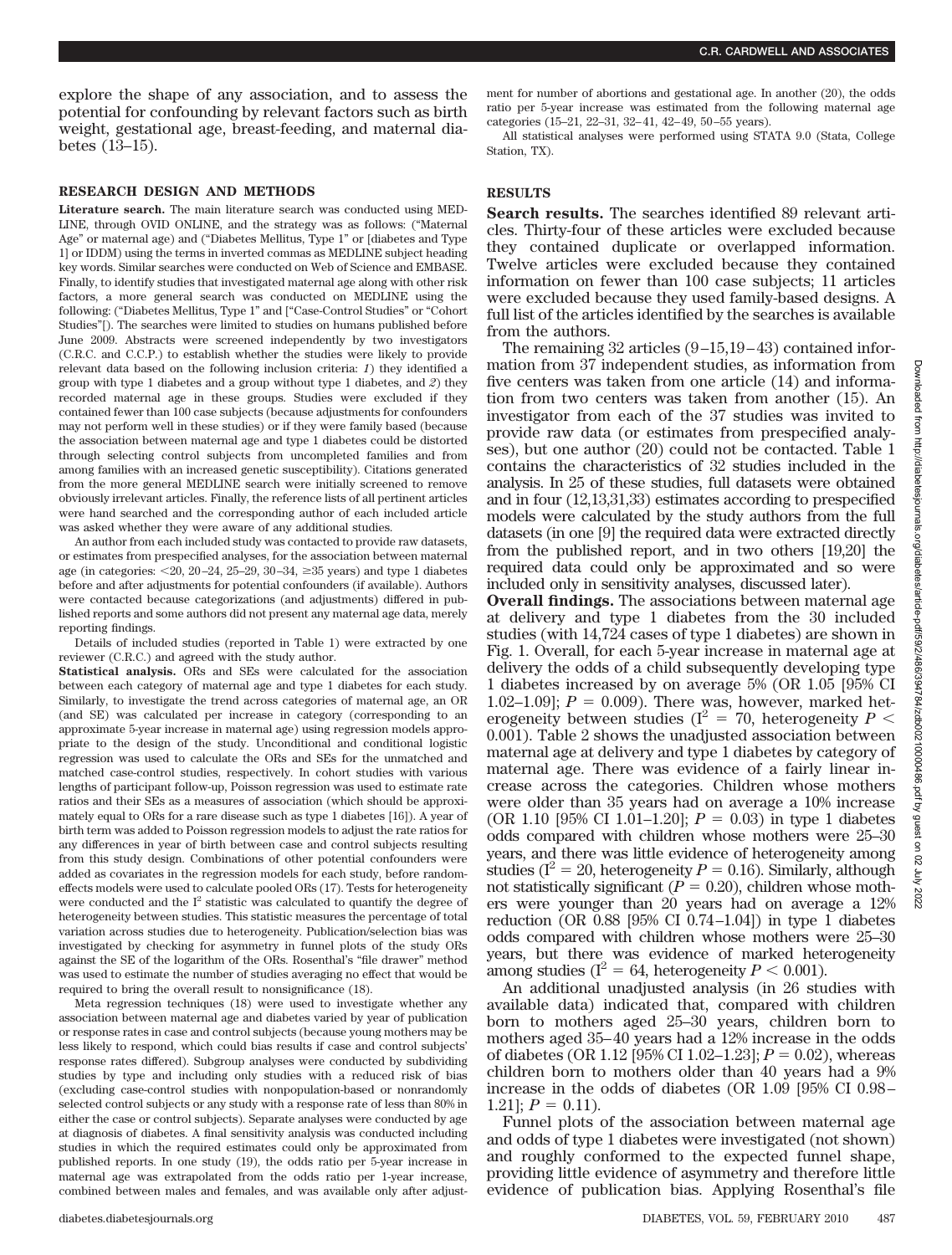|                      |                |            | Characteristics of included studies investigating the association between maternal age and type 1 diabetes, ordered by publication date |            |       |                |                                                           |                |                |                |    |                                    |                |                       |
|----------------------|----------------|------------|-----------------------------------------------------------------------------------------------------------------------------------------|------------|-------|----------------|-----------------------------------------------------------|----------------|----------------|----------------|----|------------------------------------|----------------|-----------------------|
| First author, year*  |                |            | Type 1 diabetic subjects<br>Ascertainment method<br>subjects<br>(year case                                                              | Age at     |       | Resp<br>rate   | Control subjects<br>Source (matching                      |                | Resp<br>rate   |                |    | Available confounders‡             |                | <b>BF#</b>            |
| (reference)          | Design         | Country    | diagnosed)                                                                                                                              | (years)    | $n+$  | (%)            | criteria)                                                 | n <sup>†</sup> | (%)            | $\overline{B}$ | BW | $\sum_{i=1}^{n}$<br>$\mathbb{C}^4$ | 8 <sub>C</sub> | (months)              |
| Dahlquist, 1992 (9)  | C <sub>C</sub> | Sweden     | Swedish childhood diabetes<br>88)<br>register (78-                                                                                      | $0 - 14$   | 2,757 | 98             | Medical birth registry<br>(birth year, unit)              | 8,271          | 100            |                |    |                                    |                |                       |
| Bock, 1994 (10)      | C-C            | Denmark    | National Patient Registry<br>Hosp. admission from<br>$(78 - 89)$                                                                        | $<16$      | 837   | 98             | Birth registry (age,<br>sex)                              | 837            | ÁN             |                |    |                                    |                |                       |
| Patterson, 1994 (11) | 9<br>U         | Scotland   | Hosp. admission/childhood<br>diabetes register (76-88)                                                                                  | $0 - 14$   | 271   | 100            | records (age, sex,<br>Maternal discharge                  | 1,340          | 100            |                |    |                                    |                | $\sqrt{(\text{any})}$ |
| Wadsworth, 1997 (25) | C              | U.K.       | Association Surveillance<br><b>British Paediatric</b><br>Unit (92)                                                                      | $\zeta$ -0 | 213   | 89             | Health Authority<br>Immunization<br>Register<br>area      | 318            | $\sqrt{2}$     |                |    |                                    |                | $\left( 4\right)$     |
| Gimeno, 1997 (26)    | C-C            | Brazil     | Hospital admission (95)<br>Diabetes association/                                                                                        | $0 - 19$   | 344   | $\overline{5}$ | (neighborhood,<br>Unclear                                 | 333            | 100            |                |    |                                    |                | (3)                   |
| McKinney, 1999 (28)  | C-C            | England    | Diabetes Register (93-94)<br>Yorkshire Childhood                                                                                        | $0-15$     | 220   | 94             | General practitioner's<br>records (age, sex)<br>sex, age) | 423            | 82             |                |    |                                    |                | /(any)                |
| Rami, 1999 (29)      | C <sub>C</sub> | Austria    | Vienna type 1 diabetes                                                                                                                  | $0 - 14$   | 103   | 86             | Schools (age, sex)                                        | 373            | 80             |                |    |                                    | ∞              | $\sqrt{(\text{any})}$ |
| Bache, 1999 (19)**   | 9<br>C         | Denmark    | Hospital admission (78-95)<br>register (89-94)                                                                                          | $0 - 14$   | 857   | 100            | Medical birth registry<br>(month, sex,                    | 1,404          | 100            |                |    |                                    |                |                       |
| Dahlquist, 1999 (14) | C-C            | Bulgaria   | W. Bulgaria type 1 diabetes                                                                                                             | $0 - 14$   | 125   | 73             | Schools and<br>district)                                  | 440            | 62             |                |    |                                    | S              | /(any)                |
|                      | 9<br>C         | Latvia     | diabetes<br>$register(91-94)$<br>Latvian type 1                                                                                         | $0 - 14$   | 140   | 99             | Population register<br>policlinics (age)                  | 301            | 62             |                |    |                                    | တ              | $\sqrt{\text{(any)}}$ |
|                      | 9<br>U         | Lithuania  | Lithuanian type 1 diabetes<br>register (89-94)                                                                                          | $0 - 14$   | 117   | 34             | Policlinics (age)<br>(age)                                | 266            | 73             |                |    |                                    | ∞              | $\sqrt{(\text{any})}$ |
|                      | 9<br>U         | Luxembourg | Luxembourg type 1<br>register (89-94)                                                                                                   | $0 - 14$   | 59    | 100            | Preschools and                                            | 172            | 95             |                |    |                                    | ∞              | $\sqrt{(\text{any})}$ |
|                      | C <sub>C</sub> | Romania    | diabetes register (89-95)<br>Bucharest type 1 diabetes                                                                                  | $0 - 14$   | 81    | 74             | Preschools and<br>schools (age)                           | 277            | 81             |                |    |                                    | s              | $\sqrt{\text{(any)}}$ |
| Stene, 2001 (13)     | Cohort         | Norway     | Norwegian Childhood<br>register (89-94)                                                                                                 | $0 - 14$   | 1,810 | 1001           | Norwegian medical<br>schools (age)                        | 1,382,602      | ΧA             |                |    |                                    |                |                       |
| Visalli, 2003 (30)   | 9<br>C         | Italy      | Diabetes Registry (89-98)<br>Lazio type 1 diabetes                                                                                      | $0 - 14$   | 139   | 100            | birth registry<br>Schools (age)                           | 703            | $\overline{5}$ |                |    |                                    |                | $\odot$               |
| Stene, 2004 (31)     | C-C            | Norway     | Norwegian Childhood<br>register (89-95)                                                                                                 | $0 - 14$   | 346   | 73             | Norwegian                                                 | $1,626$        | 56             |                |    |                                    | Š              | ි                     |
| Sadauskaite-Kuehne,  | 9<br>C         | Sweden     | Diabetes Registry (98-00)<br>SE Sweden type 1 diabetes                                                                                  | $0 - 15$   | 442   | $100\,$        | population registry<br>Population register                | 1,084          | $\mathbb{S}^2$ |                |    |                                    | တ              | ි                     |
| 2004 (15)            | C <sub>C</sub> | Lithuania  | Lithuanian type 1 diabetes<br>register (96–00)<br>register (95-00)                                                                      | $0 - 15$   | 281   | 100            | Outpatient clinic                                         | 807            | 95             |                |    |                                    | တ              | (3)                   |

TABLE 1

TABLE 1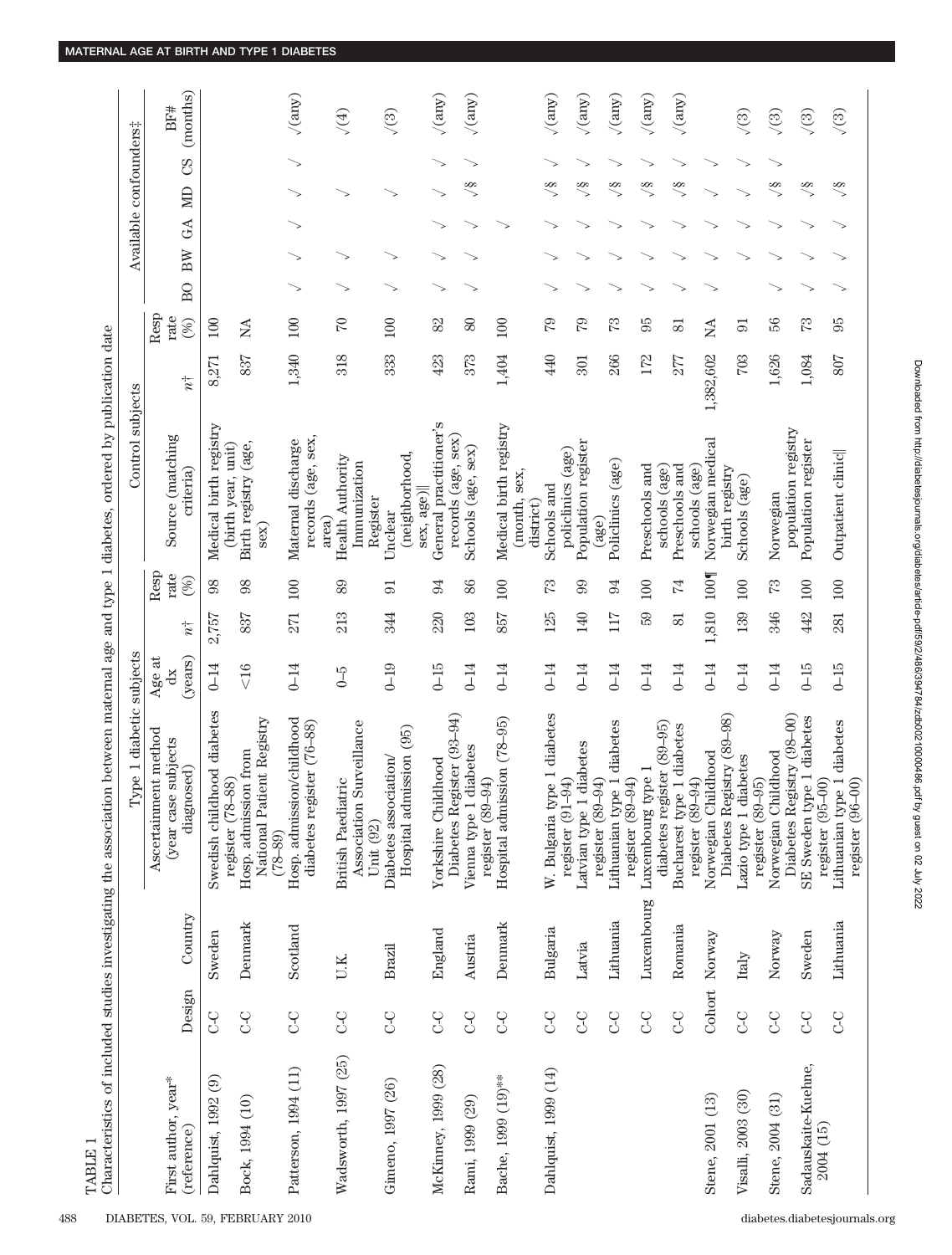| Continued<br>TABLE 1                                              |                |                     |                                                                                                                                                                                                                                                                                                                                                                                                                            |                         |            |                     |                                                                                                                       |             |                     |                 |    |       |                        |                        |
|-------------------------------------------------------------------|----------------|---------------------|----------------------------------------------------------------------------------------------------------------------------------------------------------------------------------------------------------------------------------------------------------------------------------------------------------------------------------------------------------------------------------------------------------------------------|-------------------------|------------|---------------------|-----------------------------------------------------------------------------------------------------------------------|-------------|---------------------|-----------------|----|-------|------------------------|------------------------|
|                                                                   |                |                     | Type 1 diabetic subjects                                                                                                                                                                                                                                                                                                                                                                                                   |                         |            |                     | Control subjects                                                                                                      |             |                     |                 |    |       | Available confounders‡ |                        |
| First author, year*<br>(reference)                                | Design         | Country             | Ascertainment method<br>subjects<br>diagnosed)<br>(year case                                                                                                                                                                                                                                                                                                                                                               | (years)<br>Age at<br>ďx | $n\dagger$ | Resp<br>rate<br>(%) | Source (matching<br>$\operatorname{criterion}$                                                                        | $n_{\rm T}$ | Resp<br>rate<br>(%) | $\overline{B}0$ | BW | GA MD | C <sub>S</sub>         | (months)<br><b>BF#</b> |
| Sunnik, 2004 (32)                                                 | 9<br>U         | Czech               | Czech Republic type 1                                                                                                                                                                                                                                                                                                                                                                                                      | $0 - 15$                | 640        | 67                  | National Birth                                                                                                        | 32,000      | 100                 |                 |    |       |                        |                        |
| Marshall, 2004 (33)                                               | C-C            | Republic<br>England | diabetes registry (95-00)<br>Lancashire diabetes<br>Morecambe Bay/E.<br>clinics (98)                                                                                                                                                                                                                                                                                                                                       | $0 - 15$                | 196        | 83                  | <b>Health Authorities</b><br>(sex, birth date)<br>registry (age)                                                      | 381         | B <sub>3</sub>      |                 |    |       | $\frac{8}{3}$          | $\sqrt{(\text{any})}$  |
| Cardwell, 2005 (34)                                               |                | Cohort N. Ireland   | 1 diabetes<br>register $(71-01)$<br>N. Ireland type                                                                                                                                                                                                                                                                                                                                                                        | $0 - 14$                | 990        | 92¶                 | Northern Ireland<br>Child Health<br>register                                                                          | 439,647     | ÁN                  |                 |    |       |                        | $\sqrt{(\text{any})}$  |
| Sipetić, 2005 (35)                                                | C <sub>C</sub> | Serbia              | admission (94-97)<br>Belgrade Hospital                                                                                                                                                                                                                                                                                                                                                                                     | $0 - 16$                | 105        | $\overline{5}$      | Hospital outpatients<br>with skin disease<br>(age, sex, area)                                                         | 210         | 100                 |                 |    |       | $\frac{8}{3}$          | $\sqrt{(4)}$           |
| Svensson, 2005 (36)                                               | C <sub>C</sub> | Denmark             | childhood diabetes<br>Danish register of<br>$(96 - 99)$                                                                                                                                                                                                                                                                                                                                                                    | $0 - 14$                | 602        | 100                 | register (age, sex)<br>Danish population                                                                              | 1,459       | 100                 |                 |    |       |                        | (4)                    |
| Bottini, 2005 (20)***                                             | C-C            | Sardinia            | Hospital diagnosis                                                                                                                                                                                                                                                                                                                                                                                                         | $\sim$                  | 189        | $\sim$              | Consecutive births in<br>northern Sardinia                                                                            | 5,460       | $\sim$              |                 |    |       |                        |                        |
| Polańska, 2006 (37)                                               | C <sub>C</sub> | Poland              | Upper Silesia Diabetes<br>Register (89-96)                                                                                                                                                                                                                                                                                                                                                                                 | $0 - 14$                | 394        | 78                  | Central Bureau for<br>Statistics                                                                                      | 994,460     | 100                 |                 |    |       |                        |                        |
| Wei, 2006 (38)                                                    | C              | Taiwan              | School-based urine                                                                                                                                                                                                                                                                                                                                                                                                         | $0 - 18$                | 260        | 78                  | Randomly selected                                                                                                     | 533         | 88                  |                 |    |       |                        | $\binom{3}{2}$         |
| Tenconi, 2007 (39)                                                | C-C            | $\mbox{Italy}$      | questionnaire $(92-97)$<br>screening program &<br>Pavia type 1 diabetes                                                                                                                                                                                                                                                                                                                                                    | $0 - 19$                | 99         | 85                  | screening program<br>Hospital (age, sex,<br>negatives from                                                            | 194         | ç.                  |                 |    |       |                        |                        |
| Haynes, 2007 (40)                                                 |                | Cohort Australia    | W. Australian Children's<br>$\widehat{0}$<br>register (88-                                                                                                                                                                                                                                                                                                                                                                 | $0 - 14$                | 926        | 99¶                 | W. Australia<br>week)                                                                                                 | ~101/292    | Ź                   |                 |    |       |                        |                        |
|                                                                   |                |                     | Diabetes Register (80-02)                                                                                                                                                                                                                                                                                                                                                                                                  |                         |            |                     | Notification System<br>Midwives'                                                                                      |             |                     |                 |    |       |                        |                        |
| Ievins, 2007 (41)                                                 |                | Cohort England      | diabetes code] (63-99)<br>Hosp. admission [ICD                                                                                                                                                                                                                                                                                                                                                                             | $0 - 14$                | 410        |                     | Oxfordshire/W<br>Berkshire                                                                                            | 266,665     | Á                   |                 |    |       |                        | $\sqrt{(\text{any})}$  |
| Borras Perez, 2007 (42) C-C                                       |                | Spain               | Catalonia type 1 diabetes<br>register (97-08)                                                                                                                                                                                                                                                                                                                                                                              | $0 - 14$                | 626        | 22                  | matemity records<br>Catalonia Public<br><b>Health Birth</b><br>Register                                               | 3,320       | 88                  |                 |    |       |                        | $\sqrt{(\text{any})}$  |
| Rosenbauer, 2008 (12)                                             | C <sub>C</sub> | Germany             | Nationwide hosp. based<br>$(92 - 95)$<br>surveillance                                                                                                                                                                                                                                                                                                                                                                      | $\overline{1}$          | 747        | $\overline{7}$      | offices (age, sex,<br>Local registration                                                                              | $1,\!820$   | $\ddot{ }$          |                 |    |       | $\frac{8}{3}$          | (4)                    |
| Waldhoer, 2008 (43)                                               |                | Cohort Austria      | Austrian diabetes register<br>$(89 - 05)$                                                                                                                                                                                                                                                                                                                                                                                  | $\tilde{c}$             | 44         | 851                 | Birth certificate<br>registry<br>area)                                                                                | 1,435,385   | ŃN                  |                 |    |       |                        |                        |
| *Year of publication. †Number included in analysis of maternal ag |                |                     | randomly selected and population based. TPercentage of case subjects identified in cohort. #Duration of breast-feeding used in adjusted analysis shown in brackets. **Only included in<br>sensitivity analyses. dx, diagnosis; Resp, response; BF, breast-feeding (in months); BO, birth order; BW, birth weight; C-C, case-control; CS, cesarean section; GA, gestational age; Hosp.,<br>hospital; MD, maternal diabetes; |                         |            |                     | e. ‡Tick denotes data recorded in study and available for analysis. §Maternal type 1 diabetes used in analyses.   Not |             |                     |                 |    |       |                        |                        |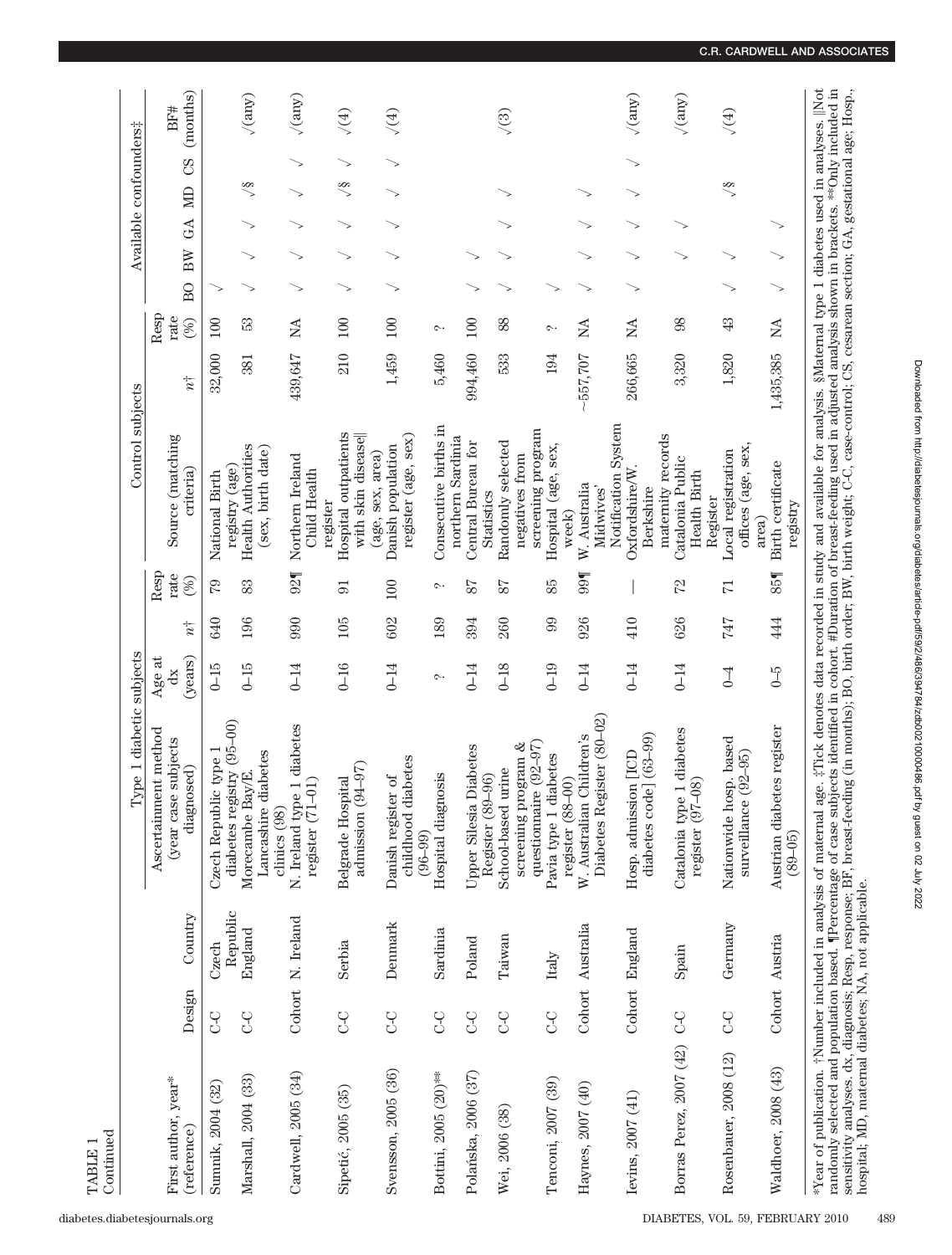| <b>Study</b>         | Nos. of<br>cases | Odds ratio per 5 year increase<br>(95% CI)                                                                                               | Weight<br>$(\frac{9}{6})$ |
|----------------------|------------------|------------------------------------------------------------------------------------------------------------------------------------------|---------------------------|
| <b>Dahlquist</b>     | 2,757            | 1.09(1.05, 1.14)                                                                                                                         | 5                         |
| <b>Bock</b>          | 837              | 0.99(0.89, 1.09)                                                                                                                         | 4                         |
| <b>Patterson</b>     | 271              | 1.30 (1.15, 1.48)                                                                                                                        | 4                         |
| Wadsworth            | 213              | 0.84(0.70, 1.01)                                                                                                                         | $\overline{\mathbf{2}}$   |
| Gimeno               | 344              | 0.89(0.77, 1.04)                                                                                                                         | 3                         |
| <b>McKinney</b>      | 220              | 1.17(0.99, 1.38)                                                                                                                         | 3                         |
| Rami                 | 103              | 1.24(1.02, 1.53)                                                                                                                         | $\overline{\mathbf{2}}$   |
| <b>ED Bulgaria</b>   | 125              | 1.15(0.90, 1.46)                                                                                                                         | $\overline{\mathbf{2}}$   |
| <b>ED Latvia</b>     | 140              | 1.21 (1.01, 1.44)                                                                                                                        | $\overline{\mathbf{2}}$   |
| <b>ED Lithuania</b>  | 117              | 1.26 (1.01, 1.57)                                                                                                                        | $\overline{2}$            |
| <b>ED Luxembourg</b> | 59               | 0.82(0.60, 1.12)                                                                                                                         | 1                         |
| <b>ED Romania</b>    | 81               | 1.05(0.80, 1.38)                                                                                                                         | 1                         |
| <b>Stene</b>         | 1,810            | 1.08(1.04, 1.13)                                                                                                                         | 5                         |
| <b>Visalli</b>       | 139              | 1.05 (0.88, 1.27)                                                                                                                        | $\overline{\mathbf{2}}$   |
| <b>Stene</b>         | 346              | 0.95(0.85, 1.07)                                                                                                                         | 4                         |
| <b>SK Sweden</b>     | 442              | 0.86(0.76, 0.96)                                                                                                                         | 4                         |
| <b>SK Lithuania</b>  | 281              | 1.09 (0.96, 1.24)                                                                                                                        | 3                         |
| <b>Sumnik</b>        | 640              | 1.18 (1.09, 1.27)                                                                                                                        | 5                         |
| <b>Marshall</b>      | 196              | 0.87(0.77, 1.00)                                                                                                                         | 3                         |
| Cardwell             | 990              | 1.12 (1.06, 1.19)                                                                                                                        | 5                         |
| <b>Sipetic</b>       | 105              | 1.00(0.80, 1.25)                                                                                                                         | $\overline{\mathbf{2}}$   |
| <b>Svensson</b>      | 477              | 1.08 (0.98, 1.20)                                                                                                                        | 3                         |
| Polanska             | 394              | 1.17(1.07, 1.29)                                                                                                                         | 4                         |
| Wei                  | 260              | 1.25(1.04, 1.50)                                                                                                                         | $\mathbf 2$               |
| <b>Tenconi</b>       | 99               | 1.11(0.87, 1.41)                                                                                                                         | $\mathbf 2$               |
| <b>Haynes</b>        | 926              | 1.10(1.03, 1.17)                                                                                                                         | 5                         |
| levins               | 410              | 0.96(0.87, 1.05)                                                                                                                         | 4                         |
| <b>Borras Perez</b>  | 626              | 1.04 (0.94, 1.14)                                                                                                                        | 4                         |
| <b>Rosenbauer</b>    | 748              | 0.92(0.83, 1.01)                                                                                                                         | 4                         |
| Waldhoer             | 444              | 0.99(0.90, 1.08)                                                                                                                         | 4                         |
| Overall              |                  | 1.05 (1.02, 1.09)<br>Heterogeneity (x2=97.69, P<0.001, l <sup>2</sup> (95%CI) =70 (57,79))<br>0.66<br>0.80 0.90 1.00 1.10<br>1.25<br>1.5 |                           |
|                      |                  |                                                                                                                                          |                           |

Downloaded from http://diabetesjournals.org/diabetes/article-pdf/59/2/486/394784/zdb00210000486.pdf by guest on 02 July 2022 Downloaded from http://diabetesjournals.org/diabetes/article-pdf/59/2/486/394784/zdb00210000486.pdf by guest on 02 July 2022

**ED, Eurdoiab; SK, Sadauskaite-Kuehne.**

**FIG. 1. Meta-analysis of the unadjusted association between maternal age (per 5-year increase) and type 1 diabetes (including 14,724 case subjects) using the random effects model; studies are ordered by publication date.**

drawer method,  $\sim$ 205 studies averaging no association between maternal age and type 1 diabetes would need to have been conducted but not published (or identified by the searches) to bring the pooled OR, of 1.05 per 5-year increase, to nonsignificance.

Table 2 also shows the findings for maternal age analysis after adjustment for potential confounders. The association between type 1 diabetes and maternal age was little altered after adjustment for birth order, birth weight, and gestational age, in 20 studies in which these variables were available. In 30 studies, adjustments were made for all available confounders, which also included breast-feeding, cesarean section, and maternal diabetes for some studies (see Table 1 for information on the confounders available in each study), and again the findings were little altered. **Investigation of heterogeneity.** There was evidence that some of the heterogeneity in the association between

maternal age and diabetes could be explained by differences in response rates between case and control subjects (shown in Table 1). Figure 2 shows that studies in which control subjects had a lower response rate than case subjects were less likely to observe an increase in diabetes risk with maternal age, whereas studies in which case subjects had a lower response rate than control subjects observed more marked increases in diabetes risk with maternal age (meta-regression slope  $P = 0.02$ ). There was an estimated 6% increase (OR 1.06 [95% CI 1.02–1.10]) in diabetes odds per 5-year increase in maternal age when the response rates in the case and control subjects were equal (obtained from the intercept of the fitted metaregression slope shown in Fig. 2). Similarly, the association between maternal age and diabetes varied by the response rate in the control subjects as studies with lower control response rates observed weaker associations with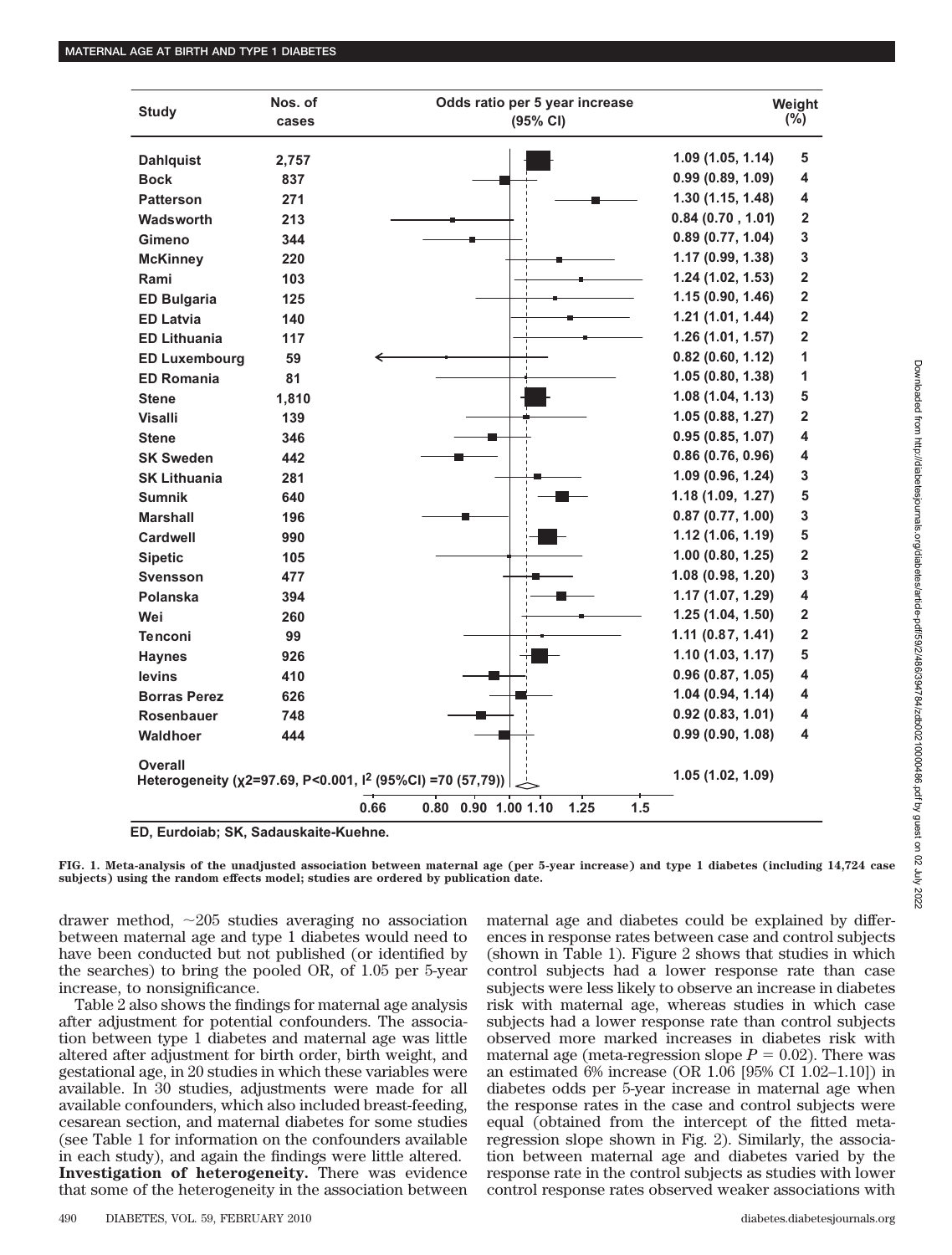## TABLE 2

Meta-analyses of 30 studies investigating the association between maternal age and type 1 diabetes before and after adjustments for recorded confounders and in subgroups defined by study type and quality

|                                                                  | Case subjects |                      |                  | Heterogeneity                     |                |
|------------------------------------------------------------------|---------------|----------------------|------------------|-----------------------------------|----------------|
| Maternal age (years)                                             | (n)           | Combined OR (95% CI) | $\boldsymbol{P}$ | $\chi^2(P)$                       | ${\rm I}^2$    |
| Overall $(n = 30$ studies)                                       |               |                      |                  |                                   |                |
| $< \! 20$                                                        | 764           | $0.88(0.74-1.04)$    | 0.12             | $81.4 \; (<0.001)$                | 64             |
| $20 - 25$                                                        | 3,919         | $0.95(0.89-1.00)$    | $0.05\,$         | 36.1(0.17)                        | 20             |
| $25 - 30$                                                        | 5,433         | $1.00$ (ref.)        |                  |                                   |                |
| $30 - 35$                                                        | 3,274         | $1.05(0.97-1.13)$    | 0.28             | 59.1(0.001)                       | 51             |
| $\geq 35$                                                        | 1,334         | $1.10(1.01-1.20)$    | 0.03             | 36.4(0.16)                        | $20\,$         |
| Per 5-year increase                                              | 14,724        | $1.05(1.02-1.09)$    | 0.006            | $97.7 \, (\leq 0.001)$            | 70             |
| Adjusted for gestational age, birth weight, and birth            |               |                      |                  |                                   |                |
| order* $(n = 20$ studies)                                        |               |                      |                  |                                   |                |
| $<$ 20                                                           | 403           | $0.95(0.77-1.17)$    | 0.65             | 42.7(0.001)                       | 56             |
| $20 - 25$                                                        | 1,846         | $0.90(0.84 - 0.97)$  | 0.003            | 20.9(0.34)                        | 9              |
| $25 - 30$                                                        | 2,826         | $1.00$ (ref.)        |                  |                                   |                |
| $30 - 35$                                                        | 1,709         | $1.05(0.93-1.19)$    | 0.40             | $46.4 \left( \leq 0.001 \right)$  | 59             |
| $\geq 35$                                                        | 737           | $1.12(0.97-1.29)$    | 0.14             | 33.0(0.024)                       | $42\,$         |
| Per 5-year increase                                              | 7,521         | $1.06(1.00-1.12)$    | 0.05             | $66.5 \approx (0.001)$            | 71             |
| Adjusted for all available confounders as shown in               |               |                      |                  |                                   |                |
| Table 1 ( $n = 30$ studies)                                      |               |                      |                  |                                   |                |
| $<$ 20                                                           | 736           |                      |                  |                                   |                |
|                                                                  |               | $0.89(0.74-1.07)$    | 0.22             | $88.9$ (<0.001)                   | 67             |
| $20 - 25$                                                        | 3,715         | $0.93(0.87-0.99)$    | 0.02             | 36.2 (0.17)                       | $20\,$         |
| $25 - 30$                                                        | 5,147         | $1.00$ (ref.)        |                  |                                   |                |
| $30 - 35$                                                        | 3,105         | $1.08(0.99-1.18)$    | 0.10             | $62.4 \left( \leq 0.001 \right)$  | 54             |
| $\geq 35$                                                        | 1,251         | $1.12(1.02 - 1.24)$  | $\rm 0.02$       | 39.9(0.09)                        | 27             |
| Per 5-year increase                                              | 13,954        | $1.06(1.01-1.11)$    | $0.01\,$         | $116.9 \left( \leq 0.001 \right)$ | 75             |
| Cohort studies ( $n = 5$ studies)                                |               |                      |                  |                                   |                |
| $< \! 20$                                                        | 269           | $0.80(0.65-0.99)$    | 0.04             | 9.3(0.06)                         | 57             |
| $20 - 25$                                                        | 1,105         | $0.89(0.82 - 0.96)$  | 0.003            | 3.8(0.43)                         | $\overline{0}$ |
| $25 - 30$                                                        | 1,681         | $1.00$ (ref.)        |                  |                                   |                |
| $30 - 35$                                                        | 1,057         | $0.99(0.88 - 1.12)$  | 0.93             | 8.7(0.07)                         | 54             |
| $\geq 35$                                                        | 468           | $1.08(0.96-1.22)$    | $0.21\,$         | 5.2(0.26)                         | $23\,$         |
| Per 5-year increase                                              | 4,580         | $1.06(1.01-1.11)$    | 0.03             | 12.7(0.01)                        | $69\,$         |
| Case-control studies ( $n = 25$ studies)                         |               |                      |                  |                                   |                |
| $<$ 20                                                           | 495           | $0.91(0.73-1.14)$    | 0.41             | $71.5 \left( \leq 0.001 \right)$  | 66             |
| $20 - 25$                                                        | 2,814         | $0.97(0.91-1.05)$    | 0.47             | 28.9 (0.22)                       | 17             |
| $25 - 30$                                                        | 3,752         | $1.00$ (ref.)        |                  |                                   |                |
| $30 - 35$                                                        | 2,217         | $1.07(0.97-1.19)$    | 0.20             | 49.6(0.002)                       | 52             |
| $\geq 35$                                                        | 866           | $1.12(0.99-1.25)$    | $0.07\,$         | 30.9(0.16)                        | $22\,$         |
| Per 5-year increase                                              | 10,144        | $1.05(1.00-1.11)$    | 0.04             | 84.6 ( $< 0.001$ )                | $72\,$         |
| Studies with a low risk of bias <sup>†</sup> ( $n = 14$ studies) |               |                      |                  |                                   |                |
| $< \! 20$                                                        | 518           | $0.81(0.70-0.94)$    | 0.005            | 20.8(0.08)                        | $38\,$         |
| $20 - 25$                                                        | 2,547         | $0.90(0.86 - 0.96)$  | < 0.001          | 9.3(0.75)                         | $\overline{0}$ |
| $25 - 30$                                                        | 3,648         | $1.00$ (ref.)        |                  |                                   |                |
| $30 - 35$                                                        | 2,195         | $1.08(0.99-1.18)$    | 0.10             | 23.8(0.03)                        | 45             |
| $\geq 35$                                                        | 904           | $1.18(1.06-1.32)$    | 0.003            | 18.3(0.14)                        | $29\,$         |
| Per 5-year increase                                              | 9,812         | $1.10(1.06-1.14)$    | < 0.001          | 27.6(0.01)                        | $53\,$         |
|                                                                  |               |                      |                  |                                   |                |

\*Includes only studies for which adjustments for birth weight (in categories  $\leq 2.5$ ,  $2.5-3$ ,  $3-3.5$ ,  $2-4.5$ ,  $>4.5$  kg), gestational age (in categories  $\leq 37, 38-41, \geq 42$  weeks), and birth order (in categories first, second, or third born or later) could be made. †Excluding case-control studies that have control subjects who were not randomly selected (or population based) or studies in which the response rate in either the case or control subjects was less than 80% (or unknown) as shown in Table 1.

maternal age (meta-regression slope  $P = 0.004$ ). There was no evidence of any association between the odds of diabetes per 5-year increase in maternal age and publication year (meta-regression slope  $P = 0.43$ ) or the midyear of case subject recruitment in each study (meta-regression slope  $P = 0.27$ ).

Subgroup analyses by type of study are also contained in Table 2. The main findings were similar in cohort and case-control studies, showing a 6 and 5% increase in type 1 diabetes odds per 5-year increase in maternal age, respectively, and both showing marked heterogeneity  $(I^2 = 69$  and  $I^2 = 72$ , respectively).

A separate analysis, contained in Table 2, included only studies with a low risk of bias (excluding casecontrol studies with nonpopulation-based or nonrandomly selected control subjects and excluding studies with a response rate of less than 80% in either the case or control group). Overall, in the 14 studies with a low risk of bias there was a more marked increase in type 1 diabetes odds of  $\sim$ 10% (OR 1.10 [95% CI 1.06–1.14]) per 5-year increase in maternal age. There was also slightly less between-study heterogeneity, particularly when analysis was considered by category of maternal age.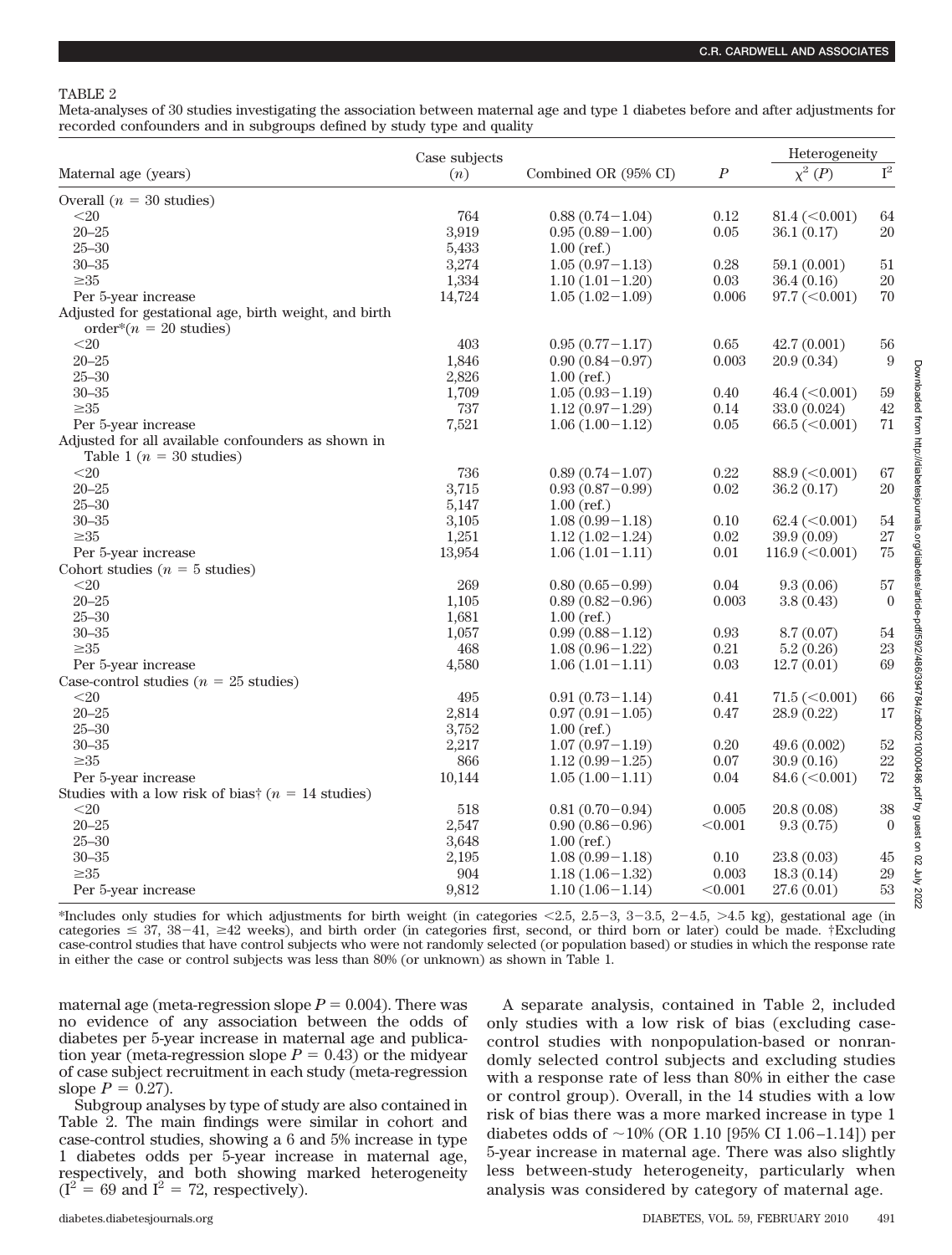

**FIG. 2. Scatter plot of odds ratio for diabetes per 5-year increase in maternal age by difference in response rates between case and control subjects (size of plotting symbol was proportional to precision of study; line was taken from meta-regression).**

**Association by age at diagnosis and by birth order.** There was little evidence of a difference in the association between childhood type 1 diabetes and maternal age in early diagnosed diabetes (i.e., younger than 5 years) and later diagnosed diabetes (i.e., between 5 and 15 years) in 23 studies in which these data were available. Specifically, for each 5-year increase in maternal age, there was on average a 5% (OR 1.05 [95% CI 1.00 –1.10]) increase in early diagnosed disease and a 7% (OR 1.07 [95% CI 1.01–1.13]) increase in later diagnosed disease.

Also, there was little evidence of a difference in the association with maternal age by birth order in 21 studies for which these data were available. In first borns, there was an 8% (OR 1.08 [95% CI 0.99-1.17]) increase in diabetes odds for each 5-year increase in maternal age, in second borns there was a 12% (OR 1.12 [95% CI 1.03–1.22]) increase in odds for each 5-year increase, and in third or later borns there was a 9% (OR 1.09 [95% CI 1.00 –1.19]) increase in odds for each 5-year increase.

**Other studies.** There were seven studies (19–24,27) that could not be included in the main analysis. A final sensitivity analysis was conducted, including two of these studies for which the required data could be approximated from published reports (19,20). The inclusion of the Danish study (19) had little impact on the findings (overall OR 1.06,  $I^2 = 71$ ). However the further addition of the Sardinian study (20) led to a marked increase in the combined odds of diabetes per 5-year increase in maternal age (overall OR 1.11 [95% CI 1.04 –1.18]) and a marked increase in the heterogeneity of the results  $(I^2 = 92)$ . This was because the results of the Sardinian study (20) were markedly different from every other study in the review, as the researchers observed an  $\sim$  4.5-fold increase (OR 4.5) [95% CI 3.85–5.31]) in diabetes odds per 5-year increase in maternal age, primarily because more than 89% of case subjects in Sardinia had mothers older than 32 years at birth, compared with less than 31% in the 30 studies in the main analysis.

There were five studies (21–24,27) from which data could not be obtained from authors (or extracted from the published reports). One from Colorado (21) (including 268 case subjects) observed a similar proportion of mothers of case and control subjects older than 30 years (25 versus 22%, respectively), whereas another from Colorado (24) (containing 221 case subjects, some of whom may have been in the earlier study) observed a similar mean maternal age in case compared with control subjects (26 vs. 27 years, respectively). A Hungarian study (23) (containing 163 case subjects) also showed a similar mean maternal age in case compared with control subjects (26 vs. 27 years). A Finnish study (including 750 case subjects) (27) reported "no difference between the diabetic subjects and the control subjects in any of the . . . neonatal variables [which included age of the mother  $(*30*$  versus  $\geq 30$ years)]." Finally, an Australian study (including 217 case subjects) (22) also showed a similar median maternal age in case and control subjects (26 vs. 27 years, respectively).

#### **DISCUSSION**

This review provides evidence that children born to older mothers have an increased risk of childhood type 1 diabetes. On average, the risk of childhood diabetes increased by 5% for each 5-year increase in maternal age but this association varied between studies. Some of this variation could be explained by the response rates of included studies, possibly due to the lack of participation of younger mothers, particularly in control subjects. In studies with a low risk of bias, there was a more marked increase in diabetes risk of  $\sim$ 10% per 5-year increase in maternal age. The observed association between maternal age and diabetes could not be explained by birth order, birth weight, gestational age, cesarean section delivery, maternal diabetes, or breast-feeding.

This is, to our knowledge, the first systematic review and meta-analysis of the association between maternal age at birth and risk of type 1 diabetes in children. A major strength of this review is that it contains data from up to 14,724 case subjects from 30 studies, of which 29 supplied individual patient data or conducted prespecified analyses, allowing a unified analytic approach and additional analyses to investigate potential sources of bias. Although no data were available from 5 (21–24,27) of the 37 identified studies, most were relatively small and unlikely to alter the overall estimates by much. Furthermore, the results of these studies are largely consistent with the review findings. Despite little evidence from the funnel plots, there remains the possibility of publication bias (that studies showing no association were conducted but not published). Also, although our search strategy was comprehensive, studies containing relevant data may not have been identified. However, there would have to be many such studies or the studies would have to be large and to have observed markedly different associations to influence our overall findings.

The observed variation in the association between maternal age and childhood type 1 diabetes between studies could be due to real differences in different populations or biases specific to each study. It has previously been suggested that the nonparticipation of younger mothers in studies of maternal age and childhood disease can induce bias if case and control subjects' response rates differ (44). For studies with a low control subject and high case subject response rate (right side of Fig. 2), the age of control mothers included in the study will be artificially increased (biases upward) if young mothers tend not to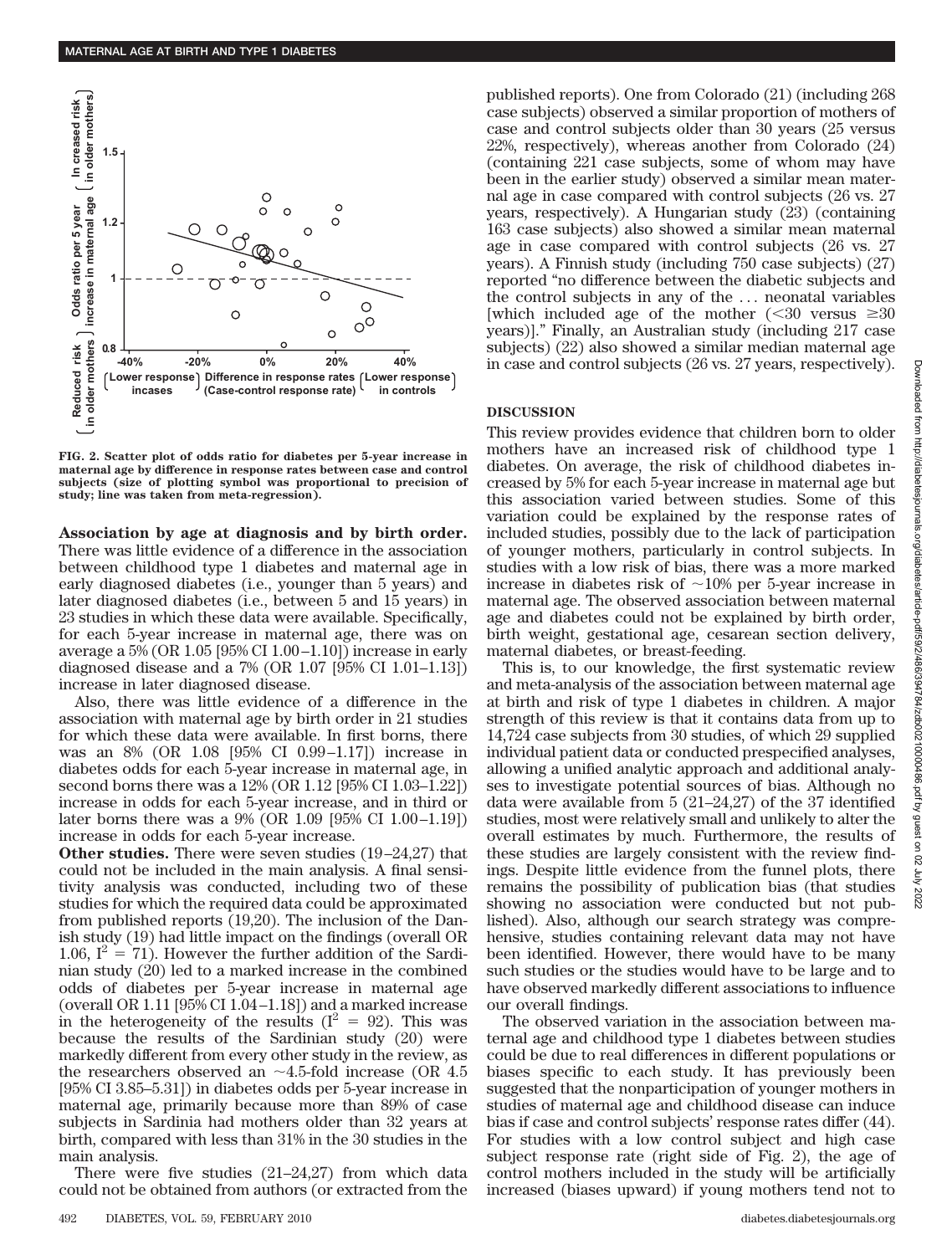participate. Consequently, a true positive association between the disease and maternal age will be underestimated. The opposite bias occurs if there is a high control subject and low case subject response rate (left side of Fig. 2), resulting in a true positive association being overestimated. This nonresponse bias explains some of the variation in the association between maternal age and diabetes among studies. However, even in studies with a lower risk of this and other biases (due to higher response rates and randomly selected control subjects), there remained some heterogeneity. Interestingly, in studies with a low risk of bias there was a more marked increase in diabetes risk in older mothers of around 10% per 5-year increase.

The mechanism behind the increased risk of childhood type 1 diabetes in children born to older mothers is unclear. It is likely that maternal age is only a marker of some other factor more directly related to the risk of type 1 diabetes in children. Studies (4,45) have shown that older maternal age at delivery can lead to preterm births and low-birth-weight babies, but because we were able to adjust for these factors their involvement is unlikely. Higher maternal age may be a result of longer maternal education, and consequently higher social class, but previous studies have shown conflicting results for the association between type 1 diabetes risk and status (11,12,25,41). The offspring of older mothers may also be less likely to be breast-fed, or may be breast-fed for a shorter period, which may increase diabetes risk, but adjustments for breast-feeding had little impact on the observed association. Although children with older mothers are more likely to have older fathers, there is no clear association between paternal age at delivery and type 1 diabetes (10,11,19,28,34). Alternatively, previous studies have suggested that maternal age may be a marker for accumulated exposures, such as infections or environmental toxins (13). Another study speculated that older age at delivery may be associated with increased maturation of the immune system in the offspring, potentially increasing predisposition to type 1 diabetes in later life (46). It is also possible that maternal weight, which may increase with maternal age, could be involved, as a recent study found both maternal prepregnancy BMI and maternal weight gain during pregnancy to predict diabetes-associated islet autoimmunity in genetically susceptible children (47). Chromosomal aberrations are known to be more common in fetuses of mothers of advanced age, but such a mechanism is not known to operate in type 1 diabetes, and does not fit the apparent linear relation with risk of type 1 diabetes across the span of ages. It is possible to speculate that maternal microchimerism may be involved, as a recent study suggests that type 1 diabetic patients have higher levels of maternal microchimerism (48), but we are not aware of any data suggesting that maternal microchimerism is related to maternal age at birth.

A previous family-based study suggested that the observed increases in the incidence of type 1 diabetes in recent decades could be explained partly by increases in maternal age (46), although there were methodological problems in the researchers' analysis that led their original estimate of the influence of maternal age to be revised downward (49). However, using the overall estimates from this meta-analysis, in England and Wales there would be only an  $\sim$ 2% increase in childhood-onset type 1 diabetes between 1989 and 2003 due solely to increases in maternal age over this period (based upon national data [1]). As registry data indicate that childhood-onset type 1 diabetes

in England and Wales increased by  $\sim$  55% over this 15-year period (7), it is clear that maternal age explains hardly any of the increasing incidence and other factors must be responsible.

Our study suggests that the association between type 1 diabetes and maternal age is similar in children diagnosed younger than 5 and between 5 and 15 years. However, we did not include studies of older type 1 diabetic patients, and a previous study of maternal age in young adults with diabetes did not find much evidence of an association (50).

In conclusion, there is evidence of a weak but significant relation between age at birth and the risk of type 1 diabetes in children. Across the maternal age range, there is an  $\sim$ 20% difference in the risk of type 1 diabetes. Based upon these estimates, a very small percentage of the increasing incidence of children onset type 1 diabetes could be explained by increasing maternal age.

## **ACKNOWLEDGMENTS**

We acknowledge support from the following: the Czech Republic Ministry of Education (Grant MSM 0021620814), Department of Health of Catalonia (C. Castell MD, PhD, Barcelona, Spain), Department of Health of Taiwan (DOH 90-TD1028), Fundacao de Amparo a Pesquisa do Estado de Sao Paulo (Grant 94/0943-0), the Centro Internazionale Studi Diabete (Italy, Rome), The Swedish Child Diabetes Foundation, the National Health Service (NHS) National Coordinating Centre for Research Capacity Development U.K., the Research Council of Norway, the German Research Foundation (Grant HE 234/1-1), the Ministry for Science and Technological Development of Serbia (no. 145084, 2006-2010), EUBIROD funded by the European Commission Health Information Strand (DG-SANCO 2005, contract no. 2007115), Diabetes U.K., and the Northern Ireland Department of Health and Social Services.

No potential conflicts of interest relevant to this article were reported.

We thank G. Soltész MD (University of Pecs, Pecs, Hungary) and G. Dahlquist MD, PhD (Umea University, Umea, Sweden), coordinators of the EURODIAB Substudy 2.

#### **REFERENCES**

- 1. Office for National Statistics. Birth Statistics: Review of the National Statistician on births and patterns of family building in England and Wales [article online], 2007. Available from http://www.statistics.gov.uk/. Accessed 20 May 2009
- 2. Instituto Nacional de Estadistica. Basic Demographic Indicators [article online], 2009. Available from http://www.ine.es/en/welcome\_en.htm. Accessed 20 May 2009
- 3. Statistics Norway. Population statistics. Births. [article online], 2008. Available from http://www.ssb.no/english/. Accessed 20 May 2009
- 4. Hoffman MC, Jeffers S, Carter J, Duthely L, Cotter A, Gonzalez-Quintero VH. Pregnancy at or beyond age 40 years is associated with an increased risk of fetal death and other adverse outcomes. Am J Obstet Gynecol 2007;196:e11– e13
- 5. Lewis S, Butland B, Strachan D, Bynner J, Richards D, Butler N, Britton J. Study of the aetiology of wheezing illness at age 16 in two national British birth cohorts. Thorax 1996;51:670 – 676
- 6. Johnson KJ, Carozza SE, Chow EJ, Fox EE, Horel S, McLaughlin CC, Mueller BA, Puumala SE, Reynolds P, Von Behren J, Spector LG. Parental age and risk of childhood cancer: a pooled analysis. Epidemiology 2009; 20:475– 483
- 7. Patterson CC, Dahlquist GG, Gyürüs E, Green A, Soltész G, EURODIAB Study Group. Incidence trends for childhood type 1 diabetes in Europe during 1989 –2003 and predicted new cases 2005–20: a multicentre prospective registration study. Lancet 2009;373:2027–2033
- 8. Struwe FE. [On the manifestation of diabetes mellitus in childhood (age of